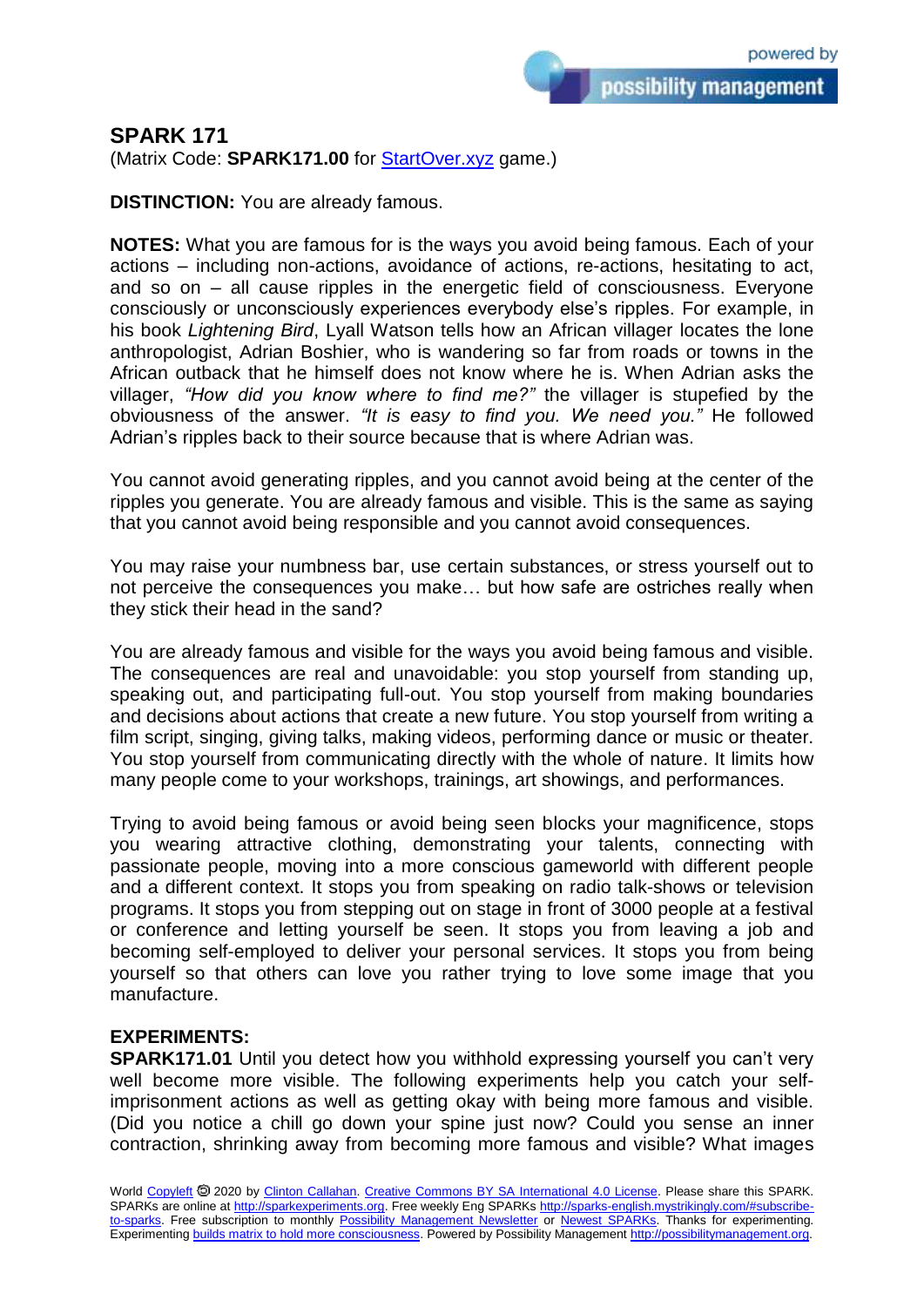came to you? Write them down. What fears come from imagining being more visible and famous? What might the unpleasant outcomes be? Write them down now!)

You have just discovered a hidden fear that if you become visible or famous an undesirable side-effect will happen, such as being attacked or poisoned, being rejected, having your kids kidnapped and held for ransom, being in scandals, people being jealous, following you around and sabotaging your life, etc. Your hidden competing commitment is to avoid these bad things happening. The dreadfulness of your fear wins the commitment competition (i.e. commitment to personal safety wins over commitment to achieving a goal) but it was hidden from you. So you didn't know why your trainings are not full, why your performance gigs fail, why you are not invited to give keynote speeches, and so on. By failing at your stated goal you fulfill an even more important commitment: staying safe.

Now that you know what your hidden competing commitment has been (to avoid something bad) you can assess its reality. How likely is it to happen? Do you still regard what you were unconsciously fearing as something that is probable? Or have you learned new skills such as saying *"No!"* or *"Stop!"* Have your circumstances changed since childhood? Do you have more experience now and an upgraded understanding of human nature so that you can take care of yourself better and could probably become more famous and visible without much risk?

Here are further ways to prepare yourself for becoming more famous and visible:

- **SPARK171.02** Take a yoga class or an improvisational movement workshop with the purpose of taking off the straightjacket that defines your standard movement patterns and stretching into a new shape.
- **SPARK171.03** Sometimes introduce yourself as a more famous person, perhaps using a spin-off from your name. With my name this is easy. I sometimes introduce myself as Bill Clinton, Clint Eastwood, or Clint Eastwood's infamous movie character Harry Callahan who carries a big gun and says: "Make my day…"
- **B SPARK171.04** Put on exotic or extravagant clothing that could make you appear more beautiful, handsome, strong, wealthy, powerful, fabulous… Walk around town and learn to keep your energetic center rather than giving your center away to other people's judgements.
- **SPARK171.05** Get yourself into a Possibility Lab, sit in the Possibility Chair, and ask for possibility about your fear that something bad will happen if you become more famous or visible.
- **SPARK171.06** Get with a friend and write down your self-images. Then make modifications to your self-image so that you experience yourself as okay even if you are more famous and visible. Check this by asking each other relevant questions such as: How many people can come to your performance? How many chairs should we set out at your training? Who could you have dinner with? How much money can you have in the bank? Where can you go on your next vacation? Can you each add 30% to 50% in every category?
- **SPARK171.07** Each time the scared, needy, adaptive child ego state takes you over, assume it is a strategy to avoid being famous and visible. Then assess if it is still necessary to use this strategy. If not, perhaps instead shift into the free-and-natural adult ego-state where the innocence comes back